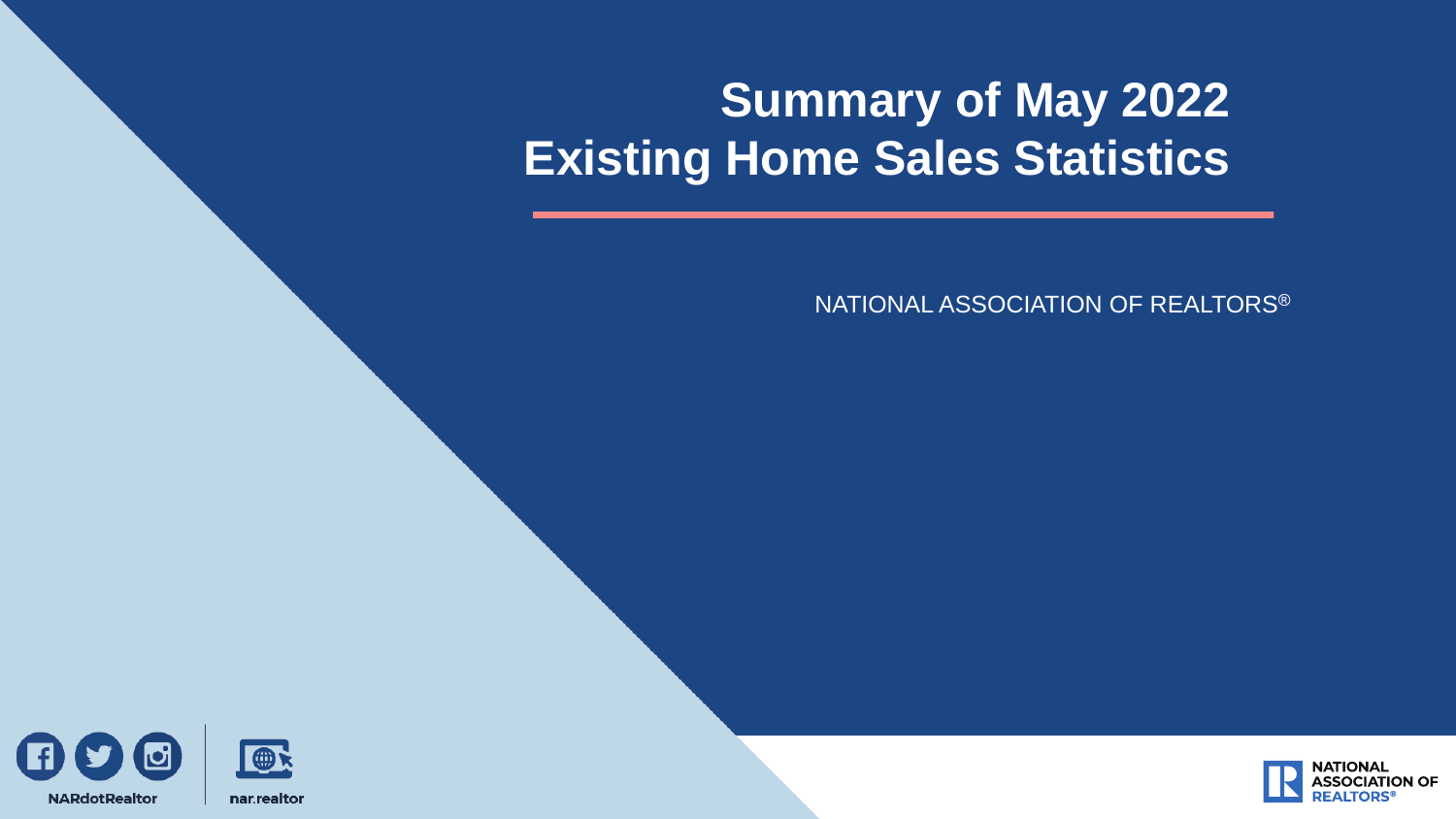#### Total Existing Home Sales, SA Annual Rate



**EHS Total Sales**

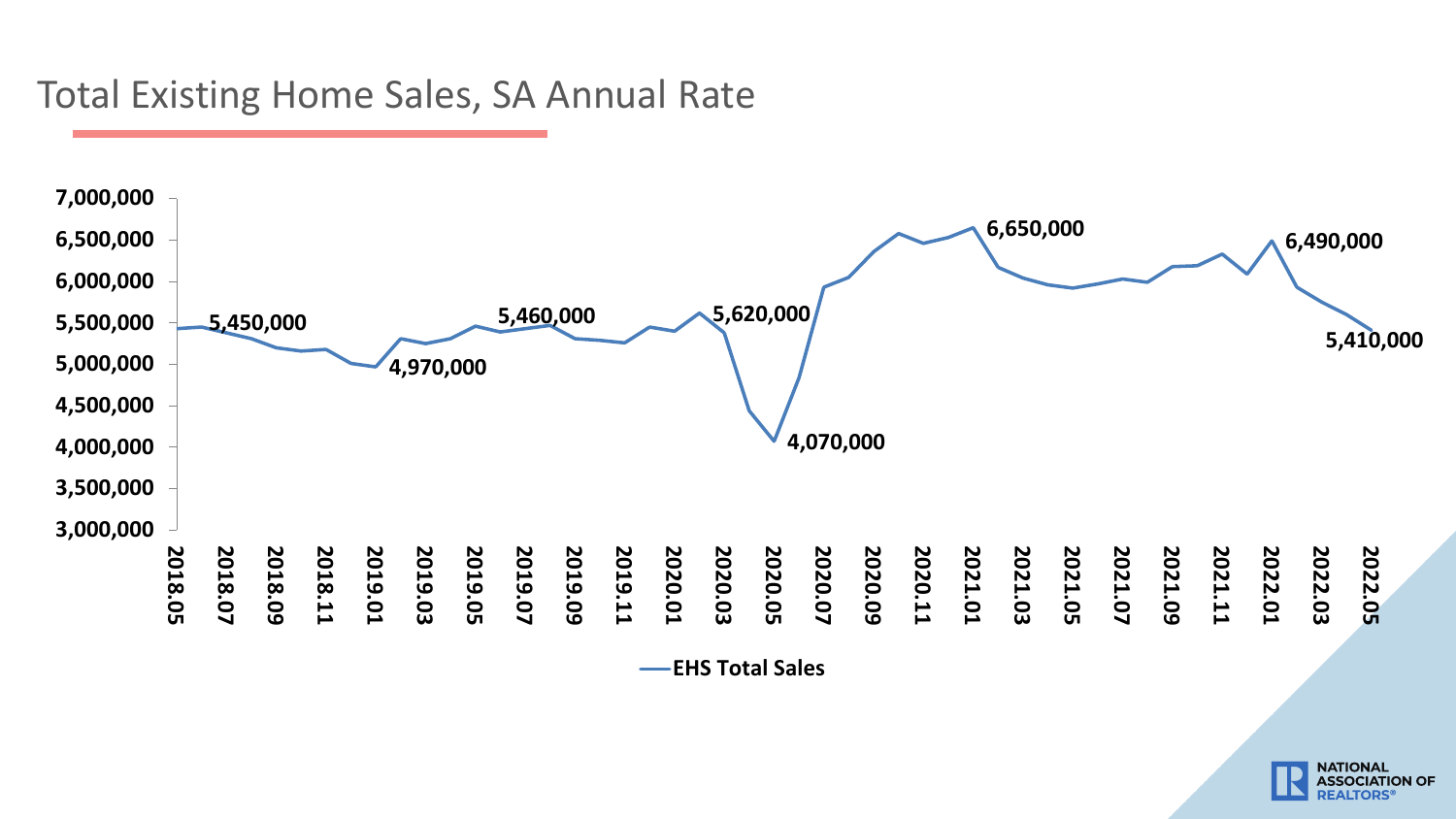### Median Price of Existing Home Sales



**EHS Median Price**

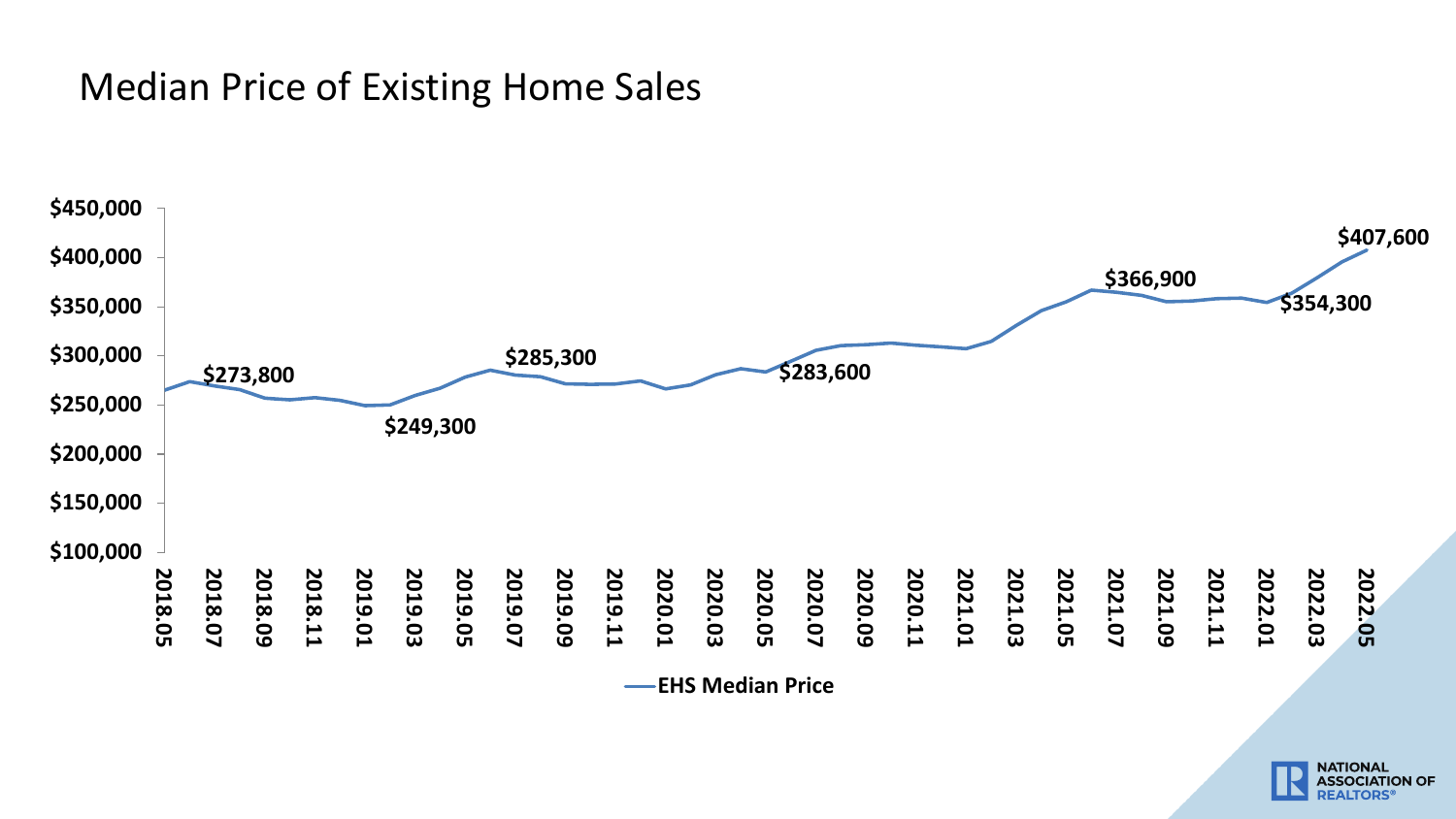#### Existing Home Sales Median Price, Percent Change Year-Over-Year



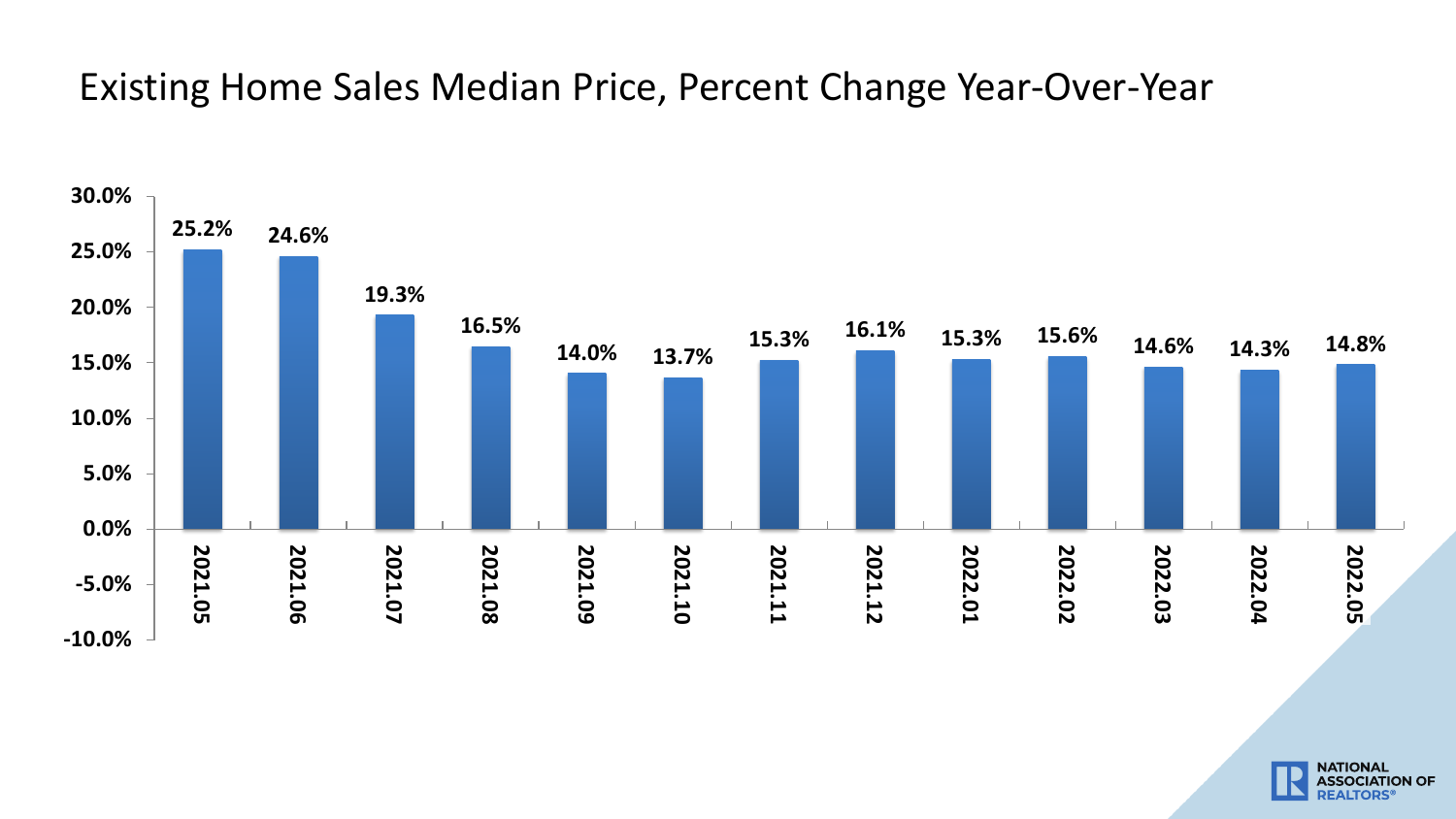Total Existing Home Sales, Percent Change Year-Over-Year



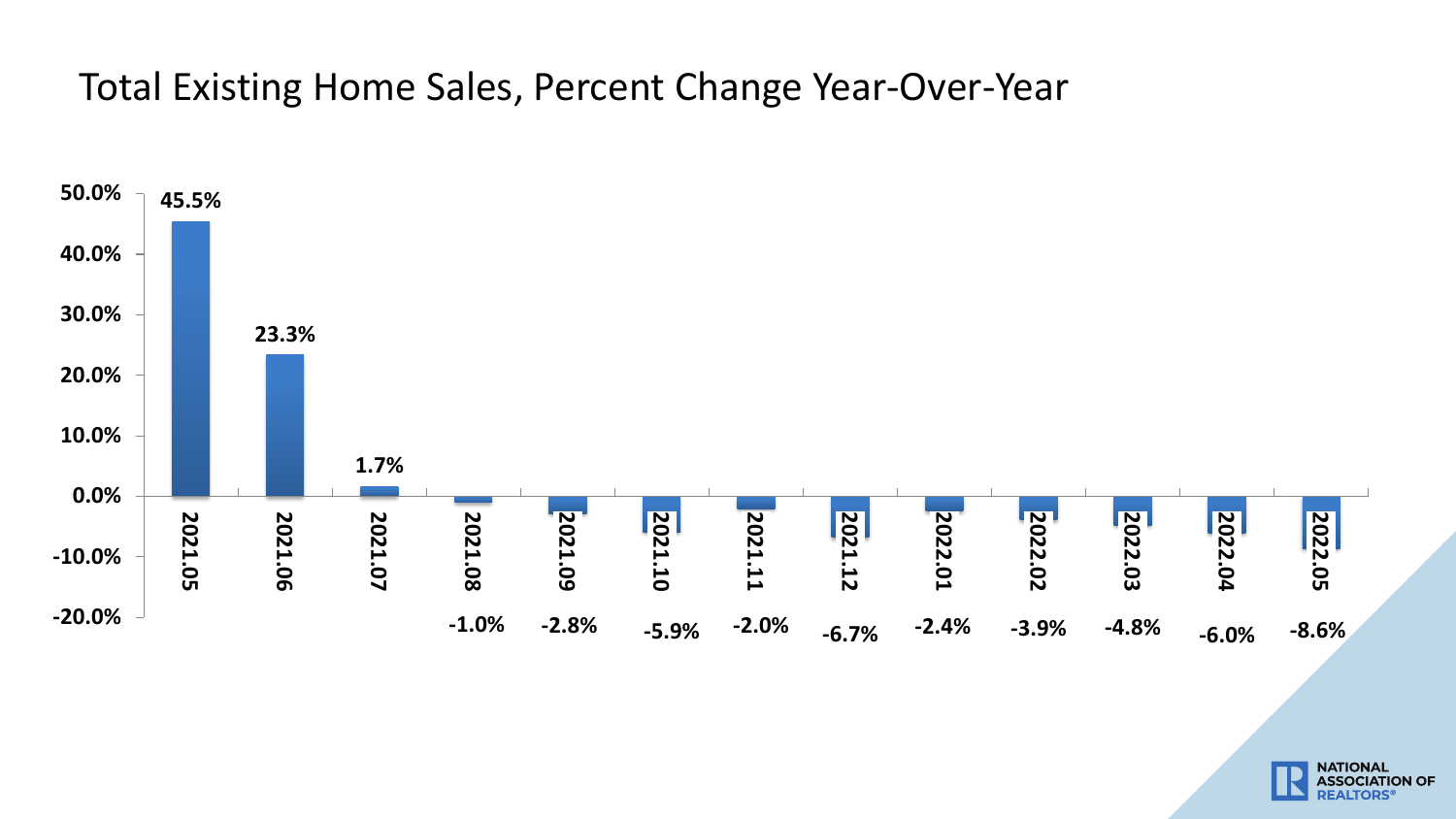#### Realtors Confidence Index Survey



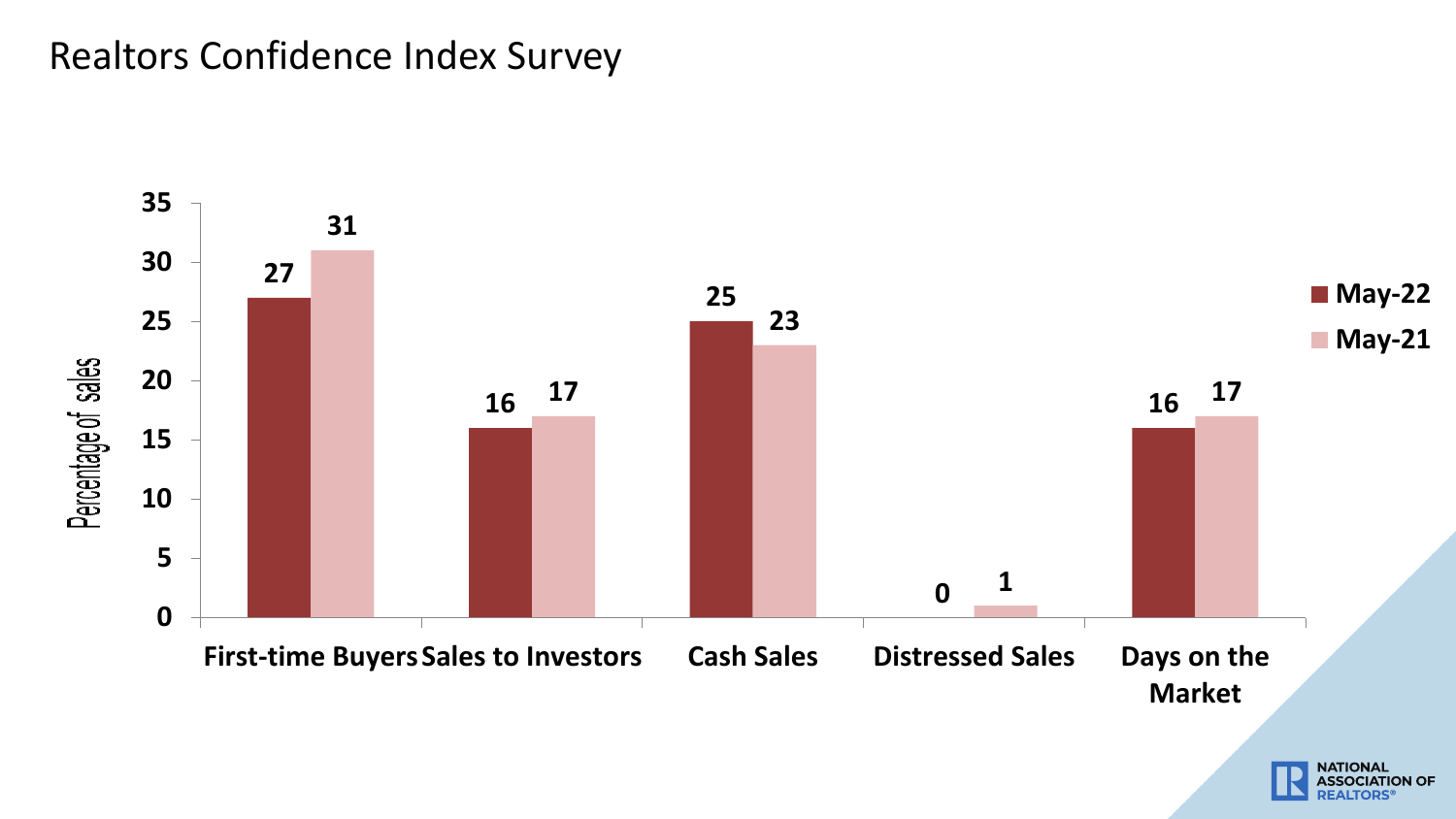## Existing Home Sales by Region



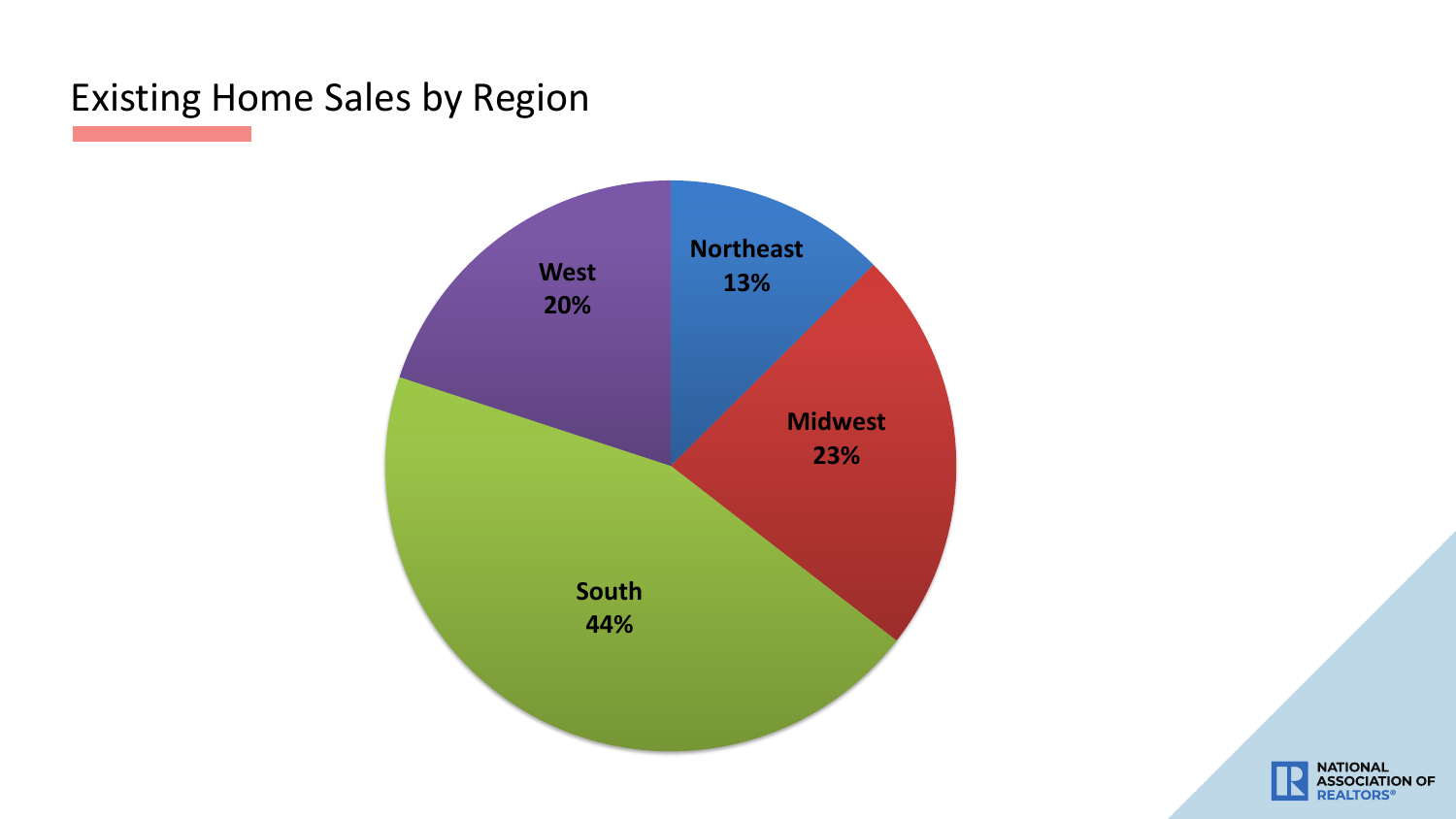### Sales by Price Range